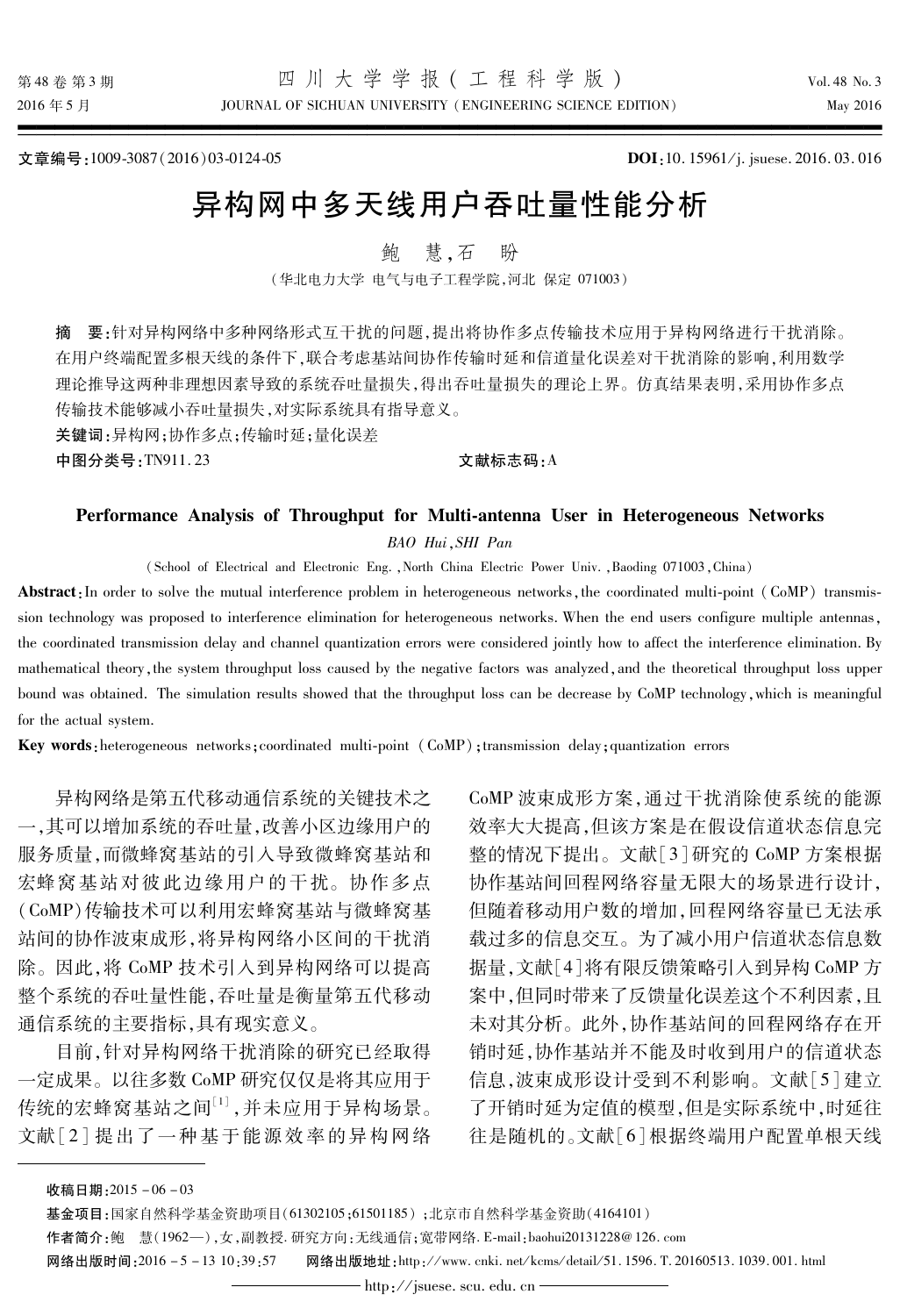125

的情况,分析了信道开销时延对系统吞吐量性能的 影响,但实际情况通常是终端用户配置多根天线的 场景。

以往针对异构 CoMP 的研究只是独立地考虑信 道开销时延或量化误差对系统性能的影响,本文最 主要的创新之处是联合考虑开销时延和量化误差对 系统吞吐量性能的影响。采用块衰落信道开销时延 模型,利用有限的量化反馈比特,通过块对角化波束 成形方案,推导出完整信道状态信息和非完整信道 状态信息下用户吞吐量差值,仿真得出2个不利因 素如何影响系统吞叶量性能。

#### $\mathbf{1}$ 系统模型

考虑异构蜂窝网络下行传输过程, 其由 K 种接 人网络(如宏蜂窝网络、微蜂窝网络、家庭小区网络 等) 组成, 对于第 k 种网络类型, 基站的发送功率为  $P_k$ ,天线数目为 $N_k$ ,路径损耗指数为 $\alpha_k$ 。假设 $X_{i,k}$ 为 第k层网络中距离终端用户第i个邻近的基站位置, 即可以表示为 $X_{i,k}$   $(k = 1, 2, \cdots, K, i \in \mathbb{N})$ 。为了使 基站之间能够进行协作,终端用户需要探测不同基 站的下行导频信号并度量出其平均功率,终端用户 会选择信号功率为最大值,即  $\max_{k=1,2,\cdots,K,i\in\mathbb{N}}$  { $P_k$ ·  $|X_{i,k}|^{-\alpha_k}$ 的基站作为服务基站,选择服务基站的 索引可表示为:

 ${i^*, k^*} = \arg \max_{k=1,2,\cdots,K, i \in \mathbb{N}} {P_k |X_{i,k}|^{-\alpha_k}} =$  $\arg \max_{k=1,2,\cdots,K} \{ i^* = 1, P_k |X_{1,k}|^{-\alpha_k} \}$  (1)

因此,可以将服务基站表示为BS1k,最为服务 基站进行协作的基站共 L1 k\* 个, 协作基站的集合可 以表示为 $S_{1,k^*}$ 。

由于利用 CoMP 方案来消除非服务小区对终端 用户的干扰,故有必要研究小区间的开销信息对 CoMP 方案的影响,开销信息主要是用户的信道状 态信息。采用独立同分布(i. i. d.)的块衰落模 型<sup>[7]</sup>,假设开销信息在时间  $T_{i,k}$  内保持恒定, 随后 产生新的块衰落,则开销信息也会更新为下一个独 立同分布(i.i.d.)值,开销信息的平均变化速率可 以表示为  $\eta_{i,k} = \frac{1}{\mathrm{E}[\,T_{i,k}\,]}$ , 考虑时间  $T_{i,k}$  服从伽玛 (Gamma) 分布, 即

$$
T_{i,k} \leftrightarrow \Gamma(Q, \frac{1}{Q \eta_{i,k}}) \tag{2}
$$

式中, Q 为伽玛分布的模型参数。在采用独立同分 布(i.i.d.)的块衰落模型下, 开销信息每经过时间  $T_{i,k}$  就会更新, 由于开销信道存在时延使开销信息 并不能及时到达协作基站,进而影响了基站协作的 效果,假设开销时延为 Diko

采用块对角化(block diagonalization, BD)算法 对基站所发信号进行波束成形(beam forming, BF), 波束成形矢量为  $F_{i,k}$ 。在 CoMP 块对角化波束成形 (BDBF)中,考虑开销信息的主要参数为信道的方 向信息,即有:

$$
\tilde{\boldsymbol{H}}_{i,k} = \frac{\boldsymbol{H}_{i,k}}{\|\boldsymbol{H}_{i,k}\|_{\mathrm{F}}} \tag{3}
$$

式中,  $H_{i,k}$  为  $N_k \times M$  维的基站和终端用户间的信道衰 落矢量,M为用户接收天线数。根据独立同分布(i.i. d. ) 的块衰落模型,在时间 $T_{i,k}$ 内 $H_{i,k}$ 保持恒定。根据文

献[8],可以对信道方向信息 Hik 进行变换, 即:

 $\mathbf{H}_{i,k} = \hat{\mathbf{H}}_{i,k} \mathbf{V}_{i,k} \mathbf{Y}_{i,k} + \xi_{i,k} \mathbf{Z}_{i,k}$  (4) 式中:  $V_{i,k} \in \Omega^{M \times M}$ 满足高斯漫流型分布 $G_{M,M}$ ; $Z_{i,k} \in$  $\Omega^{M\times M}$  为上三角形矩阵, 并满足 tr $(\mathbf{Z}_{i,k}^{\text{H}}\mathbf{Z}_{i,k})$  =  $d^2(\boldsymbol{H}_{i,k},\hat{\boldsymbol{H}}_{i,k})$ ; $\boldsymbol{Y}_{i,k} \in \Omega^{M \times M}$ 同样为上三角形矩阵,且 满足 $Y_{i,k}^{\text{H}} Y_{i,k} = I_M - Z_{i,k}^{\text{H}} Z_{i,k},$ 其中, $I_M$  为单位矩阵;  $\mathbf{\dot{f}}_{i.k} \in \Omega^{N_k \times M} \overleftrightarrow{H}_{i.k}$ 的左零空间正交基; $\hat{H}_{i,k} \overleftrightarrow{H}_{i,k}$ 的 量化矩阵。

在每个块衰落的开始,终端用户都会根据码本  $C_{i,k}$  来探测衰落矢量  $H_{i,k}$ 。码本  $C_{i,k}$  由  $2^{B_{i,k}}$  个码字组 成,在码本  $C_{i,k}$  中选择码字  $c_{i,k}$ , 使其满足  $H_{i,k}$  = arg  $\min_{c_{i,k}\in C_{i,k}} d^2(\boldsymbol{H}_{i,k},\boldsymbol{c}_{i,k})$ 值最大。终端用户利用 $B_{i,k}$ 比 特将码字 $c_{i,k}$ 反馈回服务基站  $BS_{1,k^*}$ ,通过开销信道 传输给协作基站。根据开销信息设计波束成形矢量, 满足  $|\textbf{F}_{i,k}\textbf{c}_{i,k}|^2 = 0$ 。考虑弦距离的定义:

$$
d(\boldsymbol{H}_{i,k}, \boldsymbol{c}_{i,k}) = \sqrt{\sum_{j=1}^{M} \sin^2 \theta_j}
$$
 (5)

式中,  $\theta_i$  为矩阵 $\boldsymbol{H}_{i,k}$  和 $\boldsymbol{c}_{i,k}$  的列向量间的角度, $\boldsymbol{c}_{i,k}^{\text{H}}\boldsymbol{c}_{i,k}$  =  $\boldsymbol{I}_{\scriptscriptstyle M}, \forall \, \boldsymbol{c}_{\scriptscriptstyle i,k} \in \mathit{C}_{\scriptscriptstyle i,k}$ 。定义 $\boldsymbol{H}_{\scriptscriptstyle i,k}$  与给定码本  $\mathit{C}_{\scriptscriptstyle i,k}$  间的量化误 差为:

$$
\mu \triangleq \mathrm{E}[d^2(\boldsymbol{H}_{i,k}, \hat{\boldsymbol{H}}_{i,k})] = \mathrm{E}[\min_{\boldsymbol{c}_{i,k} \in C_{i,k}} d^2(\boldsymbol{H}_{i,k}, \boldsymbol{c}_{i,k})]
$$
\n(6)

由文献 $[9]$ 可知 $\mu \leq \bar{\mu}$ , 当码本大小为  $2^{B_{i,k}}$  时, 量化误差取最大值:

$$
\bar{\mu} = \frac{\Gamma(\frac{1}{W})}{W} (C_{N_k M})^{-\frac{1}{W}} 2^{-\frac{B_{i,k}}{W}} + M \exp[-(2^{B_{i,k}} C_{N_k M})^{1-a}]
$$
\n(7)

$$
\underline{H} W = M(N_k - M), a \in (0,1) \overrightarrow{m} \underline{E}
$$
\n
$$
C_{N_k M} = \frac{1}{W!} \prod_{i=1}^{M} \frac{(N_k - i)}{(M - i)}, (C_{N_k M} 2^{B_{i,k}})^{-\frac{a}{W}} \le 1.
$$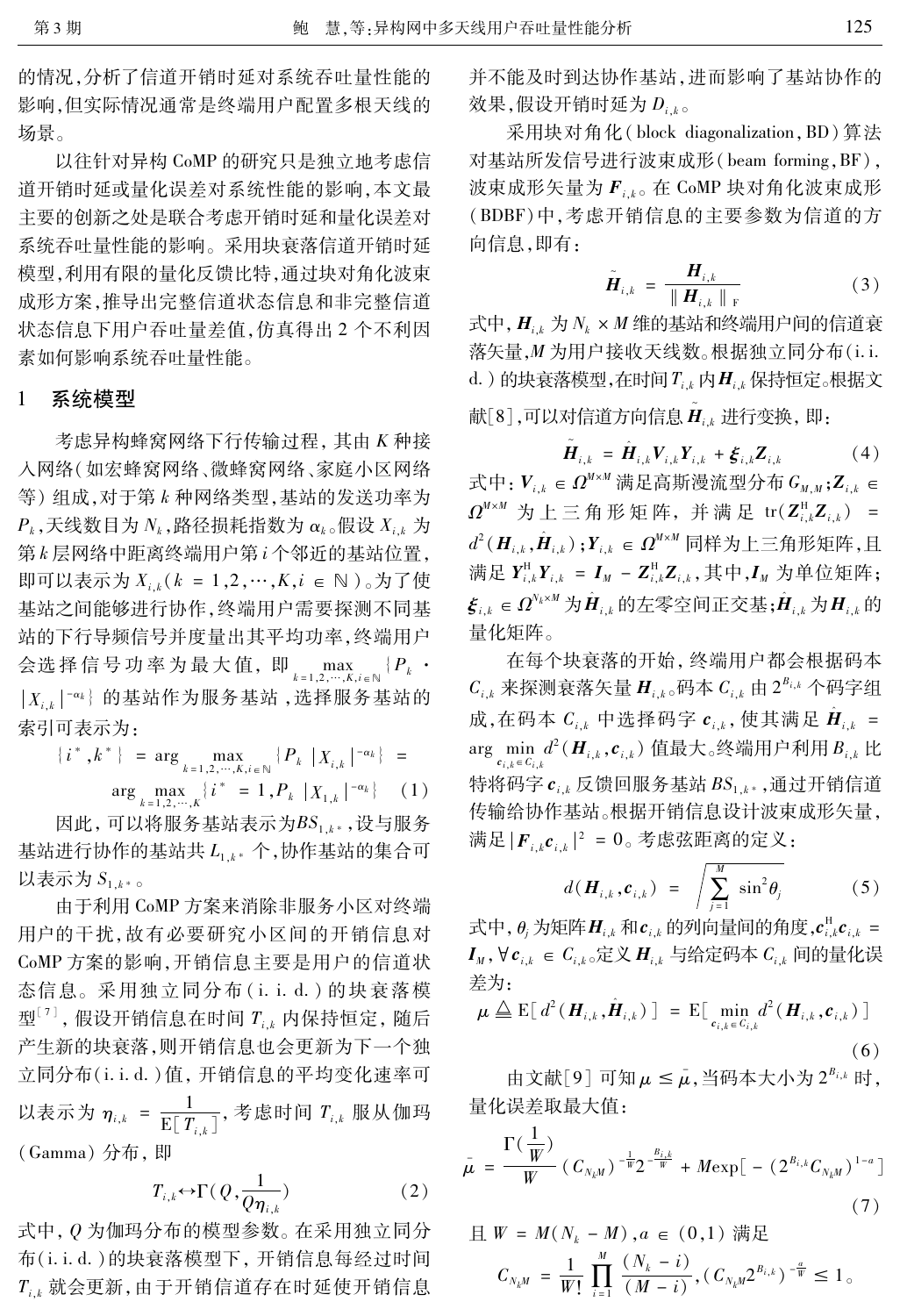#### 吞吐量损失分析 2

基站未能获取精确的信道开销信息主要是由两 种不利因素引起,即开销信息时延和量化误差 $^{\text{LO}}$ 。 开销信息时延定义为信息从服务基站传输到协作基 站  $BS_{i,k}$ 的时间差值,其主要由信道传播时间、信道 拥塞时间等时延引起。如果开销时延 Dik 小于块衰 落的总时间 $T_{i,k}$ ,那么,时间 $T_{i,k}$  –  $D_{i,k}$  为协作基站的 协作阶段,记协作阶段的概率为 ti,;如果开销时延  $D_{i,k}$ 大于块衰落的总时间  $T_{i,k}$ , 那么, 协作基站将不 存在协作阶段。在开销信息阶段,波束成形矢量  $F_{i,k}$ 根据未更新的 Hik 进行设计, 用户所受干扰  $|\mathbf{F}_{i,k} \mathbf{H}_{i,k}|^2$  并未因为 CoMP 方案而减小。在协作阶 段,协作基站可以在本块衰落内根据更新后的开销 信息设计出 $\boldsymbol{F}_{i,k}$ ,从而使干扰 $|\boldsymbol{F}_{i,k}\boldsymbol{H}_{i,k}|^2$ 最小化。

影响开销信息的另一个不利因素为量化误差, 由量化比特数  $B_{i,k}$  体现。 $B_{i,k}$  越大, 则量化误差越小, 基站间的协作增益也越高;而B.,越大,基站间回程 网络的容量要求也越高。

在完整信道状态信息(channel state information transmition, CSIT) 和采用 BD 算法的情况下, 协作基 站对终端用户的干扰可以减小到零,此时每个终端 用户的容量为:

 $R_{\text{CST-BD }}=\text{E}\{\text{lb}\left|\textit{\textbf{I}}_{M} \text{ }+\text{ } \right|\text{ } X_{1,k^{*}}\left| \text{ } ^{-\alpha _{k} \ast }P_{k} \text{ }_{\ast } \textit{\textbf{H}}_{1,k^{*}}^{\text{H}} \textit{\textbf{F}}_{1,k^{*}} \textit{\textbf{F}}_{1,k^{*}}^{\text{H}} \textit{\textbf{H}}_{1,k^{*}}\left| \text{ } \right. \}$  $(8)$ 

在考虑信道开销时延和量化误差的情况下,每 个终端用户的容量为:

$$
R_c(P^*) = P_s \mathbf{E} \{ \mathbf{lb} \mid \mathbf{I}_M +
$$
  
\n
$$
\frac{|X_{1,k^*}|^{-\alpha_k^* P_k^* \mathbf{H}_{1,k^*}^H \hat{\mathbf{F}}_{1,k^*} \hat{\mathbf{F}}_{1,k^*}^H \mathbf{H}_{1,k^*}}{\sum_{\substack{K \\ X_{i,k} \in \bigcup_{k=1}^L \varphi_k \setminus \{X_{1,k^*}\} }} |X_{i,k}|^{-\alpha_k P_k \rho_{i,k} S_{i,k} + \mathbf{I}_M} } |\}
$$
(9)

式中,  $P_s$  为基站协作阶段的概率分布, 即  $P_s$  =  $\big(\prod_{BS_i} t_{i,k} \prod_{BS_i} \prod_{k \in S_{1,k}} (1-t_{i,k})\big)$ ,  $S \in S_{1,k^*}$  为处于协作 阶段的基站集合。为了能够衡量2个不利因素对传 输速率的影响,可以通过作差获得吞吐量的损失, 即:

$$
\Delta R = R_P(P^*) - R_C(P^*) =
$$
\n
$$
E\{\text{lb}\left|I_M + |X_{1,k^*}|^{-\alpha_k * P_{k^*}} H_{1,k^*}^H F_{1,k^*} F_{1,k^*}^H H_{1,k^*}\right|\} -
$$
\n
$$
P_S E\{\text{lb}\left|\frac{A + I_M + |X_{1,k^*}|^{-\alpha_k * P_{k^*}} H_{1,k^*}^H \hat{F}_{1,k^*} \hat{F}_{1,k^*}^H H_{1,k^*}}{A + I_M}\right|\} \le
$$
\n
$$
\frac{Q}{E\{\text{lb}\left|I_M + |X_{1,k^*}|^{-\alpha_k * P_{k^*}} H_{1,k^*}^H F_{1,k^*} F_{1,k^*}^H H_{1,k^*}\right|\} -
$$

$$
\frac{\sum_{k=1}^{n} \sum_{j=1}^{n} \sum_{j=1}^{n} \sum_{j=1}^{n} \sum_{j=1}^{n} \sum_{j=1}^{n} \sum_{j=1}^{n} \sum_{j=1}^{n} \sum_{j=1}^{n} \sum_{j=1}^{n} \sum_{j=1}^{n} \sum_{j=1}^{n} \sum_{j=1}^{n} \sum_{j=1}^{n} \sum_{j=1}^{n} \sum_{j=1}^{n} \sum_{j=1}^{n} \sum_{j=1}^{n} \sum_{j=1}^{n} \sum_{j=1}^{n} \sum_{j=1}^{n} \sum_{j=1}^{n} \sum_{j=1}^{n} \sum_{j=1}^{n} \sum_{j=1}^{n} \sum_{j=1}^{n} \sum_{j=1}^{n} \sum_{j=1}^{n} \sum_{j=1}^{n} \sum_{j=1}^{n} \sum_{j=1}^{n} \sum_{j=1}^{n} \sum_{j=1}^{n} \sum_{j=1}^{n} \sum_{j=1}^{n} \sum_{j=1}^{n} \sum_{j=1}^{n} \sum_{j=1}^{n} \sum_{j=1}^{n} \sum_{j=1}^{n} \sum_{j=1}^{n} \sum_{j=1}^{n} \sum_{j=1}^{n} \sum_{j=1}^{n} \sum_{j=1}^{n} \sum_{j=1}^{n} \sum_{j=1}^{n} \sum_{j=1}^{n} \sum_{j=1}^{n} \sum_{j=1}^{n} \sum_{j=1}^{n} \sum_{j=1}^{n} \sum_{j=1}^{n} \sum_{j=1}^{n} \sum_{j=1}^{n} \sum_{j=1}^{n} \sum_{j=1}^{n} \sum_{j=1}^{n} \sum_{j=1}^{n} \sum_{j=1}^{n} \sum_{j=1}^{n} \sum_{j=1}^{n} \sum_{j=1}^{n} \sum_{j=1}^{n} \sum_{j=1}^{n} \sum_{j=1}^{n} \sum_{j=1}^{n} \sum_{j=1}^{n} \sum_{j=1}^{n} \sum_{j=1}^{n} \sum_{j=1}^{n} \sum_{j=1}^{n} \sum_{j=1}^{n} \sum_{j=1}^{n} \sum_{j=1}^{n} \sum_{j=1}^{
$$

对式(10) 化简 ΔR 的推导进行说明, 令 A =  $|X_{i,k}|^{-\alpha_k}P_k\rho_{i,k}S_{i,k}$ 为干扰项,其具有半  $X_{i,k} \in \bigcup_{k=1}^{K} \mathcal{L}_k$ 

正定特性,若将其忽略,对式(10) 第2个等式的值 进行放大,可得到不等式(a)。通过 BD 算法处理,  $F_{1,k^*}$  和 $F_{1,k^*}$  为各向同性矢量,并且和矩阵 $H_{1,k^*}$  相 互独立,因此,

 $\mathrm{E}\left\{\mathrm{lb}\left|{\bm{I}}_M\;+\;{\left|X_{1,k}\right|}\;{\right|}^{-\alpha_k*}P_{k\,^*}{\bm{H}}_{1,k}^{\mathrm{H}}\!\!,{\bm{F}}_{1,k\,^*}^{\mathrm{H}}{\bm{F}}_{1,k\,^*}^{\mathrm{H}}{\bm{H}}_{1,k\,^*}\;{\right|\right\}\,,$  $\mathbf{E} \{ \mathbf{I} \mathbf{b} \left| \mathbf{I}_M + \left| X_{1,k^*} \right|^{-\alpha_k *} P_{k^*} \mathbf{H}_{1,k^*}^{\mathrm{H}} \hat{\mathbf{F}}_{1,k^*} \hat{\mathbf{F}}_{1,k^*}^{\mathrm{H}} \mathbf{H}_{1,k^*} \right| \}$ 是相同的, 则可以得到等式(b)。

 $\hat{\mathcal{L}} \n\bigoplus \mathbf{H}_{i,k} \mathbf{H}_{i,k}^{\mathrm{H}} = \tilde{\mathbf{H}}_{i,k} \Lambda_{i,k} \tilde{\mathbf{H}}_{i,k}^{\mathrm{H}}, \Lambda_{i,k} = \text{diag}[\lambda_1, \lambda_2,$ …, $\lambda_M$ ] 为 $H_{i,k}H_{i,k}^{\rm H}$ 的 $M$ 个非零特征值组成的对角矩 阵。文献 $[11]$ 中,可以通过雅可比分解,将 $H_{i,k}$ 写成 关于 $\ddot{H}_{i,k}$ 和 $\Lambda_{i,k}$ 的积形式,并有E $[\Lambda_{i,k}] = N_k I_M$ ,代 入式(10)可得:

 $\Lambda$ 

$$
R = P_s \mathbf{I} \mathbf{b} \mathbf{I}_{M} + |X_{i,k}|^{-\alpha_k} P_k \rho_{i,k} \times
$$
  

$$
\sum_{i} \sum_{k=1}^{K} \mathbf{E} [\mathbf{\Lambda}_{i,k}] \mathbf{E} [\tilde{\boldsymbol{H}}_{i,k}^{\mathbf{H}} \hat{\boldsymbol{F}}_{i,k} \hat{\boldsymbol{F}}_{i,k}^{\mathbf{H}} \tilde{\boldsymbol{H}}_{i,k}]
$$
 (11)

在考虑有 L<sub>1.k</sub>\* 个协作基站,同时由文献[8] 可知:

$$
\mathrm{E}\big[\,\tilde{\boldsymbol{H}}_{i,k}^{\mathrm{H}}\hat{\boldsymbol{F}}_{i,k}\hat{\boldsymbol{F}}_{i,k}^{\mathrm{H}}\tilde{\boldsymbol{H}}_{i,k}\big]\,=\,\frac{\mu}{M}\frac{M}{N_k-M}\qquad(12)
$$

将式(12)代入式(11),因此,在联合考虑信道 开销时延和量化误差的情况下,最终得到吞吐量损 失的上界为:

$$
\Delta \mathcal{K} = \mathcal{K}_P(P) - \mathcal{K}_C(P) \leq
$$
\n
$$
P_s \text{lb} \left| \mathbf{I}_M + |X_{i,k}|^{-\alpha_k} L_{1,k^*} N_k P_k \rho_{i,k} \times \mathbb{E}[\tilde{\mathbf{H}}_{i,k}^{\text{H}} \hat{\mathbf{F}}_{i,k} \hat{\mathbf{F}}_{i,k}^{\text{H}} \tilde{\mathbf{H}}_{i,k}] \right| =
$$
\n
$$
P_s M \text{lb} (1 + |X_{i,k}|^{-\alpha_k} L_{1,k^*} N_k P_k \rho_{i,k} \times \frac{\mu}{N_k - M}) \qquad (13)
$$

由式(13)可得,吞吐量损失和基站协作时间概率 分布(与时延相关)、协作基站数量、反馈量化比特数、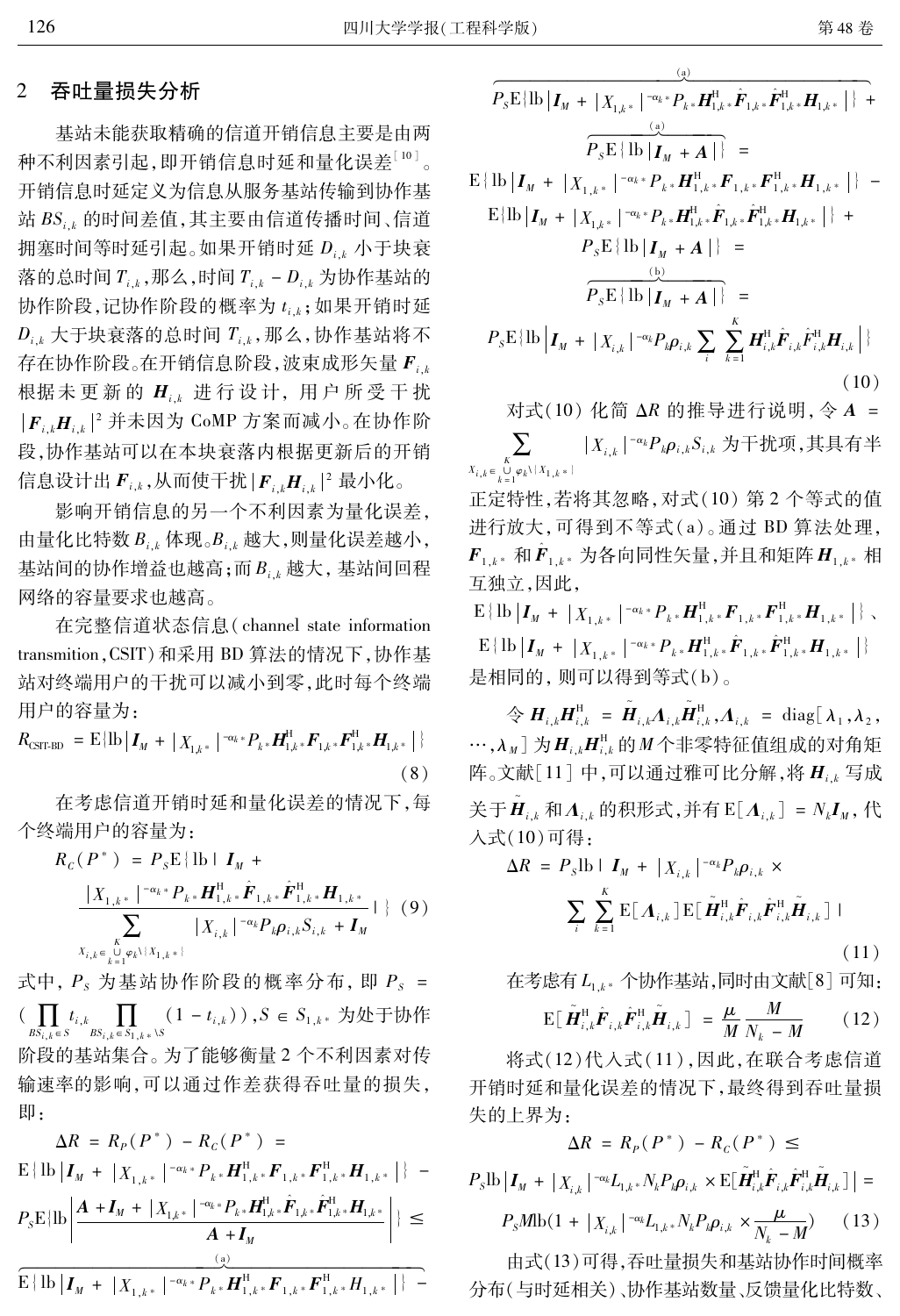基站发射天线数、用户接收天线数多个因素相关。

#### 3 仿真结果及分析

考虑一个3层的异构蜂窝网络,其由宏蜂窝基 站、微蜂窝基站以及家庭基站组成,其中,服务基站 是宏蜂窝基站。令服务基站 BS1k\*与其他L1k\*个对 用户终端干扰较大的基站进行协作, 此时, 用户终 端的干扰可以最大限度地消除。通过 MATLAB 搭 建异构网络仿真环境,其主要仿真参数如表1所示。

表1 仿真参数设置

 $Tab.1$ Simulation parameter settings

| 参数                     | 参数描述                | 参数设置                           |
|------------------------|---------------------|--------------------------------|
| $P_{\iota}$ /W         | 第 k 层发射功率           | $P_1 = 40, P_2 = 2, P_3 = 0.2$ |
| $N_k$                  | 第 k 层基站发射天线数        | $N_1 = 8, N_2 = 4, N_3 = 2$    |
| M/ms                   | 用户接收天线数             | $M = 2$                        |
| $T_{i,k}$              | 信道衰落块长度             | 80                             |
| $t_{i,k}$              | $BS_{i,k}$ 协作阶段时间比例 | 非定值                            |
| $B_{i k}/\mathrm{bit}$ | $BS_{i,k}$ 开销量化比特数  | 非定值                            |

#### $3.1$ 开销时延对吞吐量特性的影响

当用户终端配置单根天线和多根天线的情况 下,时延对系统的影响程度是不一样的[12]。图 1 为 存在开销时延的情况下,分别采用迫零对角化波束 成形(ZFBF)和块对角化波束成形(BDBF)算法,得 到用户终端的吞叶量。



图 1 开销时延对吞叶量的影响



由图 1 可知, 不采用 CoMP 方案时, 系统吞吐量 性能较差,采用 CoMP 方案且不存在开销时延时,系 统的吞吐量性能最好。开销时延对配置多天线用户 终端的不利影响更严重,其衰落速率也较大。当开 销时延增大时,用户吞吐量随其下降,当开销时延 大于块衰落时间  $T_{ijk}$  的 70% 时, CoMP 方案将不会 带来任何增益。

## 3.2 协作基站数对吞吐量的影响

在采用 CoMP 方案时, 重要的问题是如何选择 相邻的基站进行协作,以及协作基站的数量多大。 选择多个基站进行协作,可以最大限度地消除其他 小区对终端用户的干扰,但是,大大增加了开销信息 的交互时延,基站间的回程网络容量也要扩大。当 网络是多层的异构蜂窝网络时,考虑信道开销时延 和回程网络容量受限的情况下,由图2可知,协作 基站的数量为2(即 $L_{1,k^*} = 2$ )时,终端用户的吞吐 量将达到最大值。这表明在非理想因素的限制条件 下过多的协作基站信息交互已不能给终端用户的吞 吐量带来高增益。



图 2 协作基站数对吞吐量的影响

Fig. 2 Effects on throughput of coordinated base station number

### 开销时延和量化误差对吞吐量损耗的影响  $3.3$

已经推导出在联合考虑开销时延和量化误差的 情况下,用户吞吐量损耗的上界。下面通过仿真,联 合分析开销时延和量化误差对吞吐量损耗的影响。 由图 3 可知,量化比特为 10 bit 时,随着开销时延的 增加,用户吞吐量的损耗也在增大,当时延大于一个 块衰落时间后,吞吐量的损耗将趋于一个定值。

图 4 为在时延为 20 ms 的情况下,量化比特对 吞吐量损耗的影响。由图 4 可知,随着量化比特的 增加,终端用户的吞吐量损耗呈现出线性减小的现 象,这说明量化比特越大,系统的量化误差也就越 小。

#### $\overline{\mathcal{L}}$ 结 论

联合分析了异构蜂窝网络中2个非理想因